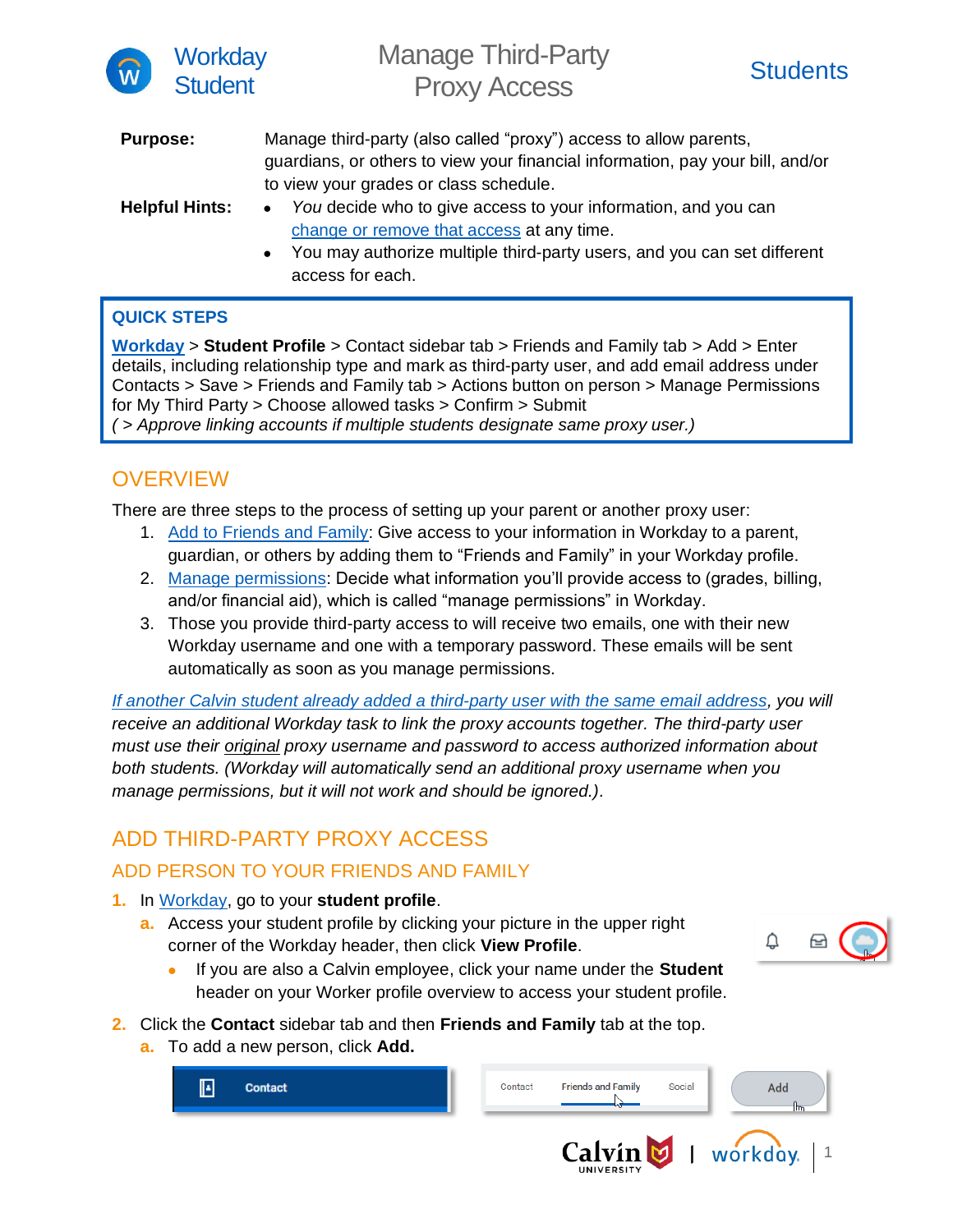

# Manage Third-Party **Proxy Access** Students

- **3.** On the next screen, enter the name, relationship and contact information for your third party.
	- **a.** Enter their details. Not all fields are required. At minimum, you must include:
		- **Relationship Type:** choose *all* that apply; you can also make someone your emergency contact here.
		- **Is Third Party User:** you *must* check this box if you want this person to have proxy access
		- **Name:** country, first name, and last name are required
	- **b.** Click the **Contact Information** tab to add their contact information. At minimum, you must include an email address. This email address will be used to set up their third-party account.
	- **c.** Click **OK** and then **Done** to finish adding this person.
- **4.** Return to the **Friends and Family** area of your **Contacts**.

#### <span id="page-1-0"></span>MANAGE PERMISSIONS FOR YOUR THIRD-PARTY

- **5.** Next to the person you wish to grant third-party access, click **Actions** and then **Manage Permissions for My Third Party**. Click **OK** in the popup window to confirm you wish to manage permissions for this person.
- **6.** Review the lists of tasks available for a third-party user. **Check the Allowed checkbox for**  *each task* you want this person to be able to do. Then click **OK**.



- Third-party users will have access *only* to the tasks you choose to allow. Tasks available include: make payment; view financial aid package; view account activity; view statement; view current classes; view grades; generate unofficial transcript.
- **7.** Review the **FERPA Release Authorization Waiver**.
	- **a.** In the **Purpose of Waiver** box, type the reason why you are sharing this information with the selected individual. For example, "I want my mom to pay my bill."
	- **b.** Check the **Confirm** checkbox, then click **Submit**.
- **8.** *Once confirmed, this person will receive an email with instructions to set up their proxy account*. They will then have access to the information you selected.

#### <span id="page-1-1"></span>FOR PARENT/PROXIES WITH MULTIPLE STUDENTS AT CALVIN

- **9.** *If another Calvin student already added a third-party user with the same email address, after you manage permissions for that third party, you will receive an additional task in Workday to link the proxy accounts together.* 
	- **a.** Click **Review** to review the access you granted this person to *your* information.
	- **b.** Click **Approve** to link this user's access to your information to their existing proxy account. (If you do *not* approve, they will be unable to view your information.)
	- **c.** They will receive two emails with an additional proxy username and password. They should **delete** these emails and continue to log in using their original Workday proxy username and password. When the accounts are linked, proxy users can select which student's information they wish to view when selecting a task in Workday.



| <b>Is Third Party User</b> | $\mathbb{A}^{\mathsf{Im}_{1}}$ |
|----------------------------|--------------------------------|
|----------------------------|--------------------------------|

| Name | Contact Information |
|------|---------------------|
|      |                     |

| <b>Actions</b>                        |  |
|---------------------------------------|--|
| <b>Edit Friends and Family</b>        |  |
| Manage Permissions for My Third Party |  |
| Remove Friend and Family              |  |